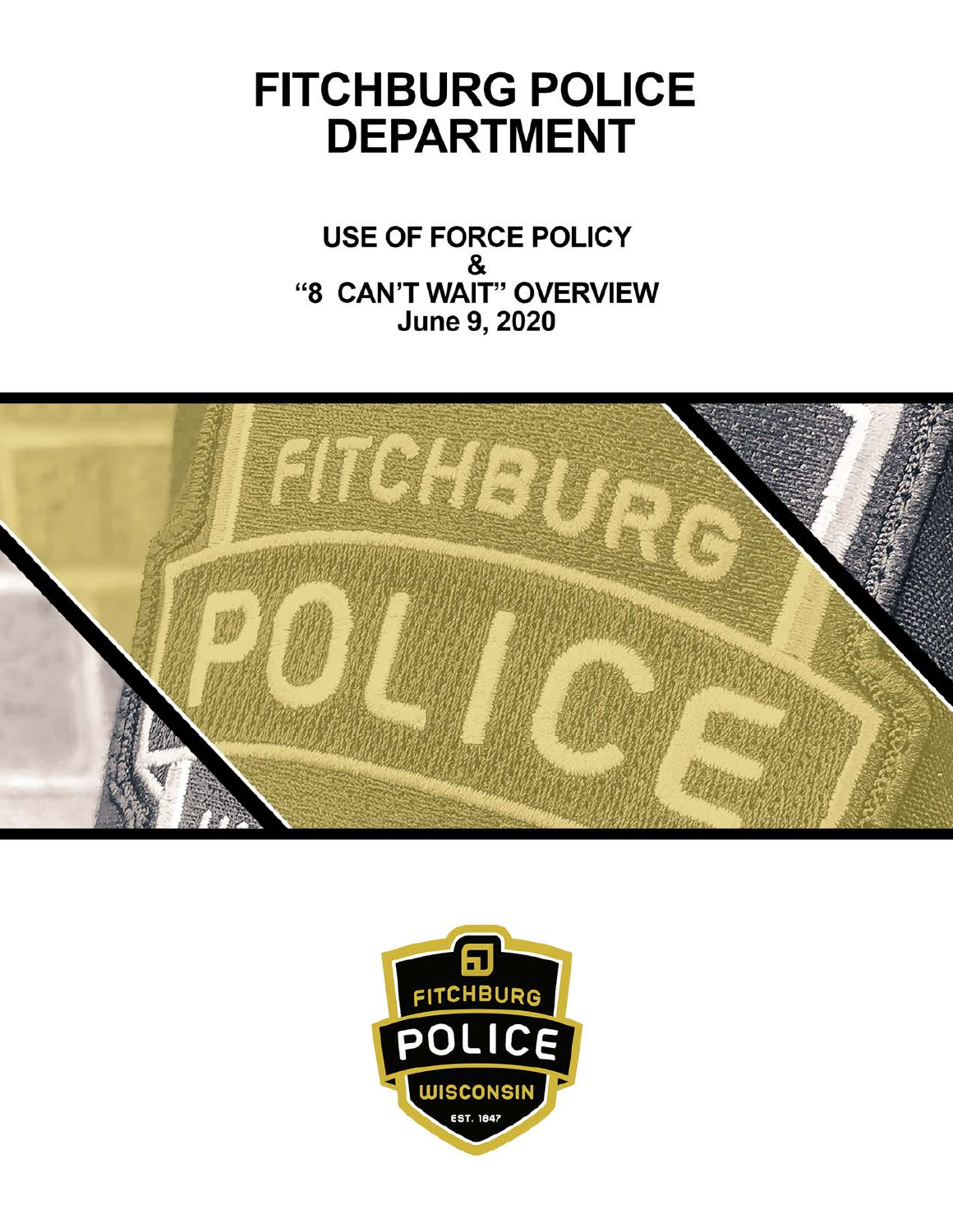## **City of Fitchburg Police Department Use-of-Force Policies and Protocols**

The City of Fitchburg Police Department is committed to professionally serving our community. Our officers receive training in all aspects of our profession; including Crisis Intervention, Officer Wellness, Cultural Competence/Implicit Bias and many others. Our use of force training emphasizes our officers understand, justify and apply any use of force appropriately during the course of their duty. To aid us in the assessment of our use of force incidents and to improve the quality of our service delivery, the Fitchburg Police Department utilizes body-worn, in-car and Taser mounted video systems.

Our use of force policy is reviewed regularly to verify the expectations detailed within are followed by officers and are within the best practices outlined by our profession and community expectations. Our policy is consistent with the Wisconsin Department of Justice Law Enforcement Training and Standards Bureau training curriculum.

Police use of force is a topic which rightly deserves constant review and assessment. With a renewed focus on the topic, it is first important to understand when officers may use force. Officers are only permitted to use force when certain criteria, outlined in policy, are present or are reasonably believed to be present. While officers may be permitted to use force by policy, they may only use the amount of force they reasonably believe is necessary to control the situation or perform their duty. The assessment of necessary force is based on a number of factors outlined in policy and in accordance with applicable case law and standards.

Within the national dialogue and focus on police use of force, the Campaign Zero "8 Can't Wait" campaign has garnered a great deal of attention. The campaign focuses on eight policies that restrict police use of force with the goal of improving outcomes for everyone involved in police encounters.

Some of the highlights within our use of force policy, as well as additional department policies, which address many components of the "8 Can't Wait" campaign are as follows. Some components include clarifying commentary as indicated by an asterisk.

## *Ban Chokeholds & Strangleholds* –Policy 2.001

*"* "Strangle holds" and other similar holds or positions, which strangle or restrict the ability to breathe, are prohibited, except when the officer reasonably believes there exists a threat of great bodily harm or death for the officer or a third person if the officer does not deploy such tactic." \*

\*In other words, a strangle hold is not permitted unless an officer would be authorized to use deadly force, such as a firearm.

## *Require Warning Before Shooting* – Policy 2.001

"Before using deadly force, officers shall identify themselves and state their intent, where feasible. The use of deadly force shall not be threatened unless such force would be justified under this policy."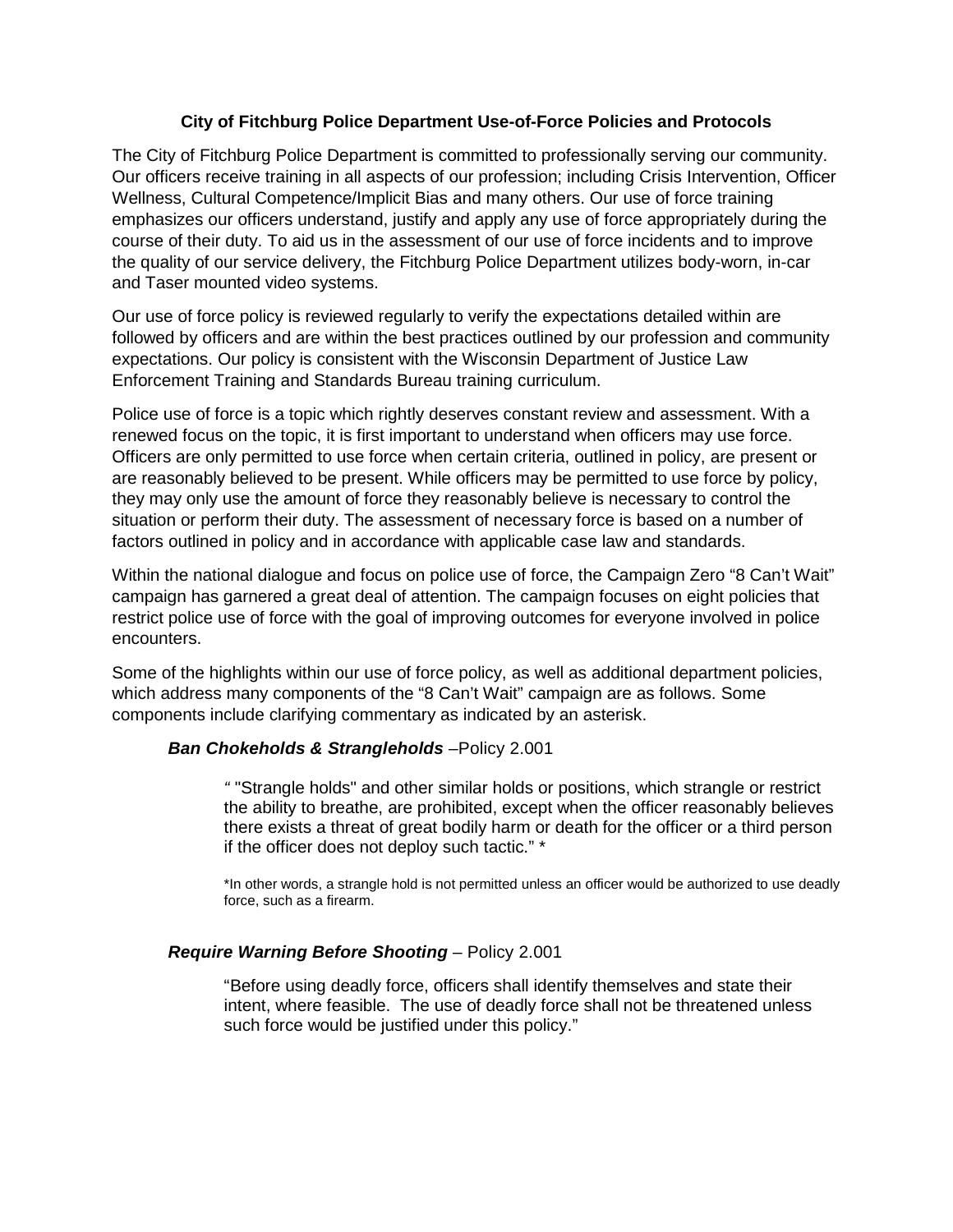#### *Require De-Escalation –* Policy 2.001

Officers are trained and the department reinforces the use of de-escalation techniques by officers, specifically creating time and distance and utilizing communication skills and verbalization prior to using any level of force, if appropriate.

These concepts are reinforced on an annual basis during in-service training.

Language related to de-escalation techniques will be added to the policy, however our policy does emphasize verbal techniques to avoid physical altercations:

"Control of a person through verbal commands is a lesser degree of force and it may be an alternative to the use of physical force and/or non-deadly weaponry."

#### *Require Exhausting all Alternatives Before Shooting* –Policy 2.001

"After exhausting or ruling out all other reasonable means to effect the arrest or capture, or prevent the escape, of a person whom the officer knows or has reasonable grounds to believe has committed or attempted to commit a felony involving the use or threatened use of deadly force and the officer reasonably believes that the person will cause death or great bodily harm if the person's apprehension is delayed."

#### *Require Comprehensive Reporting –* Policy 2.001, 2.031

"It is the responsibility of any officer who uses physical force, or any weapon, items or devices to complete an original or supplementary report on the incident involved and to specifically note the circumstances necessitating and manner of such use."

Officers who witnessed the use of force must complete a report detailing their observations. Supervisors are also required to respond to specific incidents where a use of force occurred to conduct an initial investigation at the scene; which includes, interviewing witnesses and collecting any evidence (i.e. video/audio).

Use of force incidents meeting a minimum threshold of a decentralization also require the officers involved to complete a "Use of Force" form indicating the type of force used. Use of force incidents are reviewed or assessed by supervisory staff, department State Certified Tactics Instructors and/or command staff to ensure the use of force was within policy and department trained expectations, to identify possible ways to improve our level of response to the incident, including policy development, officer training or use of equipment.

The assessments are also used to enhance our officers' critical-thinking skills in future, similar events.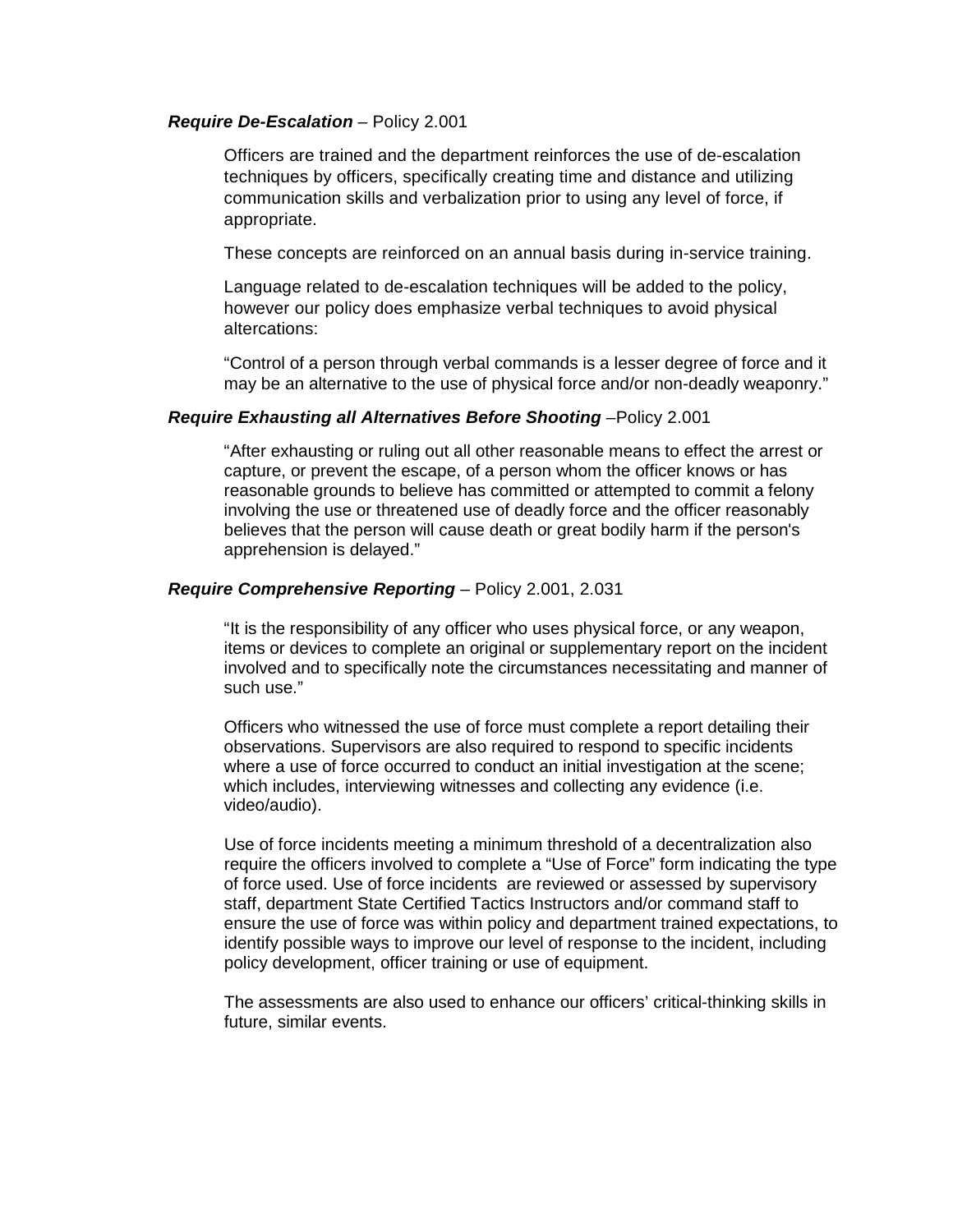#### *Duty to Intervene –* Policy 1.010

The Fitchburg Police Department current policy indicates that officers have the duty to report any policy violations. We train officers to intervene in situations where they observe any use of force that is unnecessary or excessive.

We also support and reinforce to officers the concept of "Officer Override," which states that a cover officer or another officer on-scene will step in if they observe an officer losing control of a situation in order to maintain safety for everyone involved.

We are currently developing language to the use of force policy to specifically require an officer's duty to intervene in the instance of improper or excessive force.

#### **Ban Shooting at Moving Vehicles - Policy 2.014**

"Firing in the direction of, or from, a vehicle when such force may legally be used is forbidden if there is likelihood of serious injury to innocent persons or if the use of such force would likely outweigh the police purpose served."\*

\*Shooting from a vehicle or at a vehicle requires the same criteria necessary to use deadly force. In other words, officers are not permitted to shoot at a moving vehicle for the mere purpose of stopping the vehicle. As a counter example, if someone in a moving vehicle was shooting at an officer or another person, the officer may be permitted to shoot.

#### *Require Use of Force Continuum –* Policy 2.001

"This policy is based on the Defense and Arrest Tactics (DAAT) program of the State of Wisconsin as developed by the Wisconsin Department of Justice Bureau of Training and Standards. The curriculum set forth by the Bureau of Training & Standards is based upon the principles of intervention options which provide officers with use-of-force options that are justified with specific behaviors observed. The use of deadly force is only to be used for the most extreme situation where death or great bodily harm are imminent and only after all other options are exhausted or inappropriate.

In summary, the Fitchburg Police Department, has already codified at least in part, (or practices), all eight policy concepts identified by the "8 Can't Wait" campaign. As a professional organization dedicated to improvement and policing in partnership we recognize there is additional work to do.

We have already begun the process to enhance our use of force policies to ensure they are aligned with the values of our community, within the best practices of our profession and with the ultimate goal of respecting and preserving human life.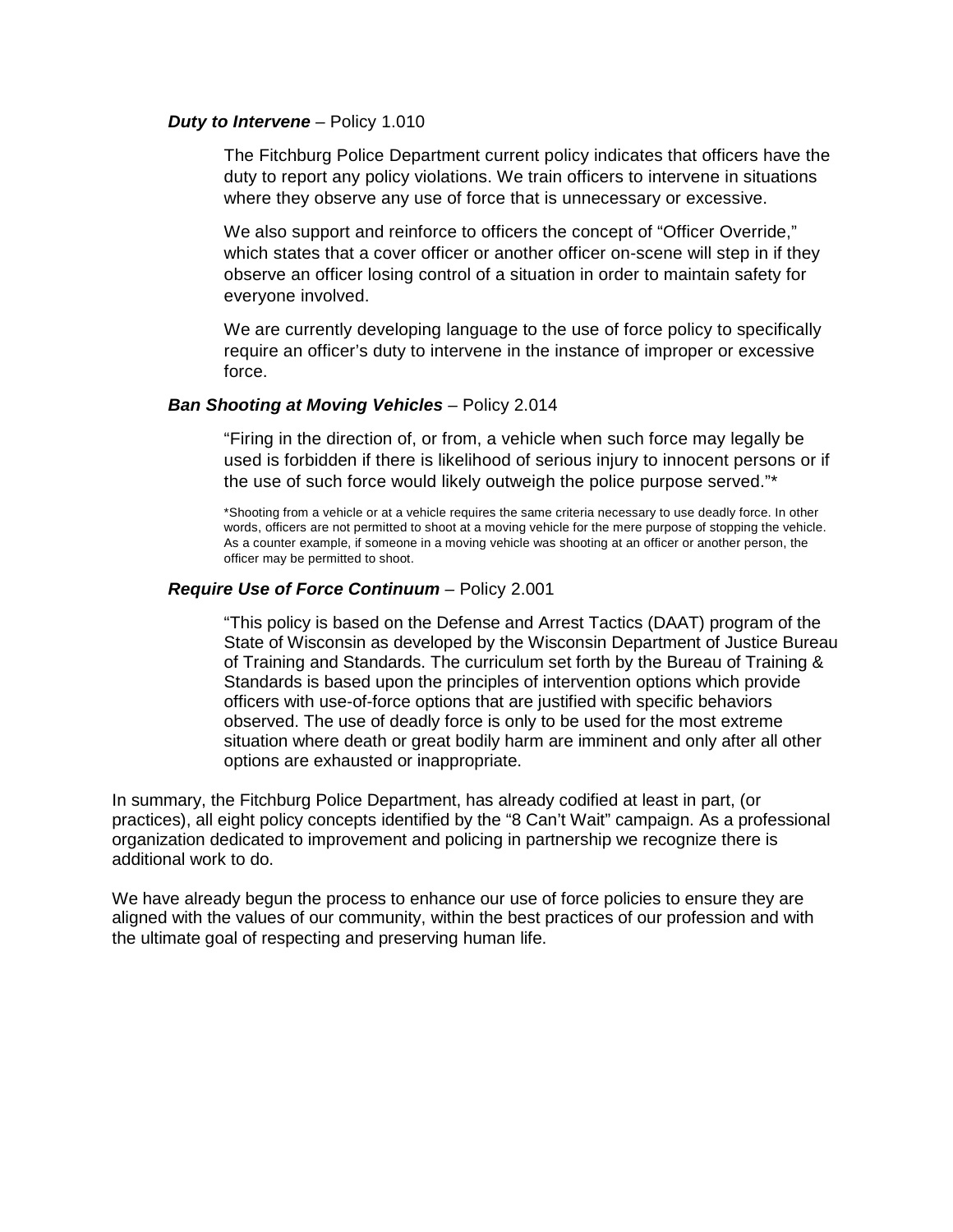# **2.001 USE OF FORCE**

## A. DEFINITIONS

- 1. *Reasonably Believes* is defined as:When facts or circumstances the officer knows, or should know, at the time the officer acted, are such as to cause an ordinary, prudent, and reasonably intelligent police officer to act or think in a similar way under similar circumstances.
- 2. *Deadly force* is defined as: The intentional use of a firearm or other instrument, which would result in a high probability of death. Behavior which justifies deadly force is defined as: Any behavior which has caused or imminently threatens to cause death or great bodily harm to you or another person or persons.
- 3. *Great Bodily Harm* is defined as: Bodily injury which creates a substantial risk of death, or which causes serious permanent disfigurement, or which causes a permanent or protracted loss or impairment of the function of any bodily member or organ or any other serious bodily injury. (SS 939.22(14), WI Statutes)
- 4. *Lawful Force* is defined as: A physical act by a police officer in the performance of duty when it is used to accomplish a legitimate law enforcement goal and the level of force used is reasonable considering all the facts and circumstances of the incident.
- 5. *Non-Deadly/Non-Lethal Force* is defined as: Any use of force other than that which is considered deadly force.
- 6. *Active Resistance* is defined as: Active resistance occurs when an officer encounters behavior which physically counteracts his or her attempt to control and which creates risk of bodily harm to the officer or another person. The approved definition of active resistance generally prohibits, for example, use of control devices against verbal aggression; people who are running away; children and older persons; and/or persons engaged in peaceful civil disobedience, unless there is justification of reasonableness from Approach Considerations.
- 7. *Bodily Harm* is defined as: "physical pain or injury, illness, or any impairment of physical condition." (ss 939.22(4), WI Statutes)
- 8. *Passive resistance* is defined as: Passive resistance occurs when a subject refuses to comply with a directive from a law enforcement officer but does not attempt to engage in physical action likely to cause bodily harm to the officer or to another person.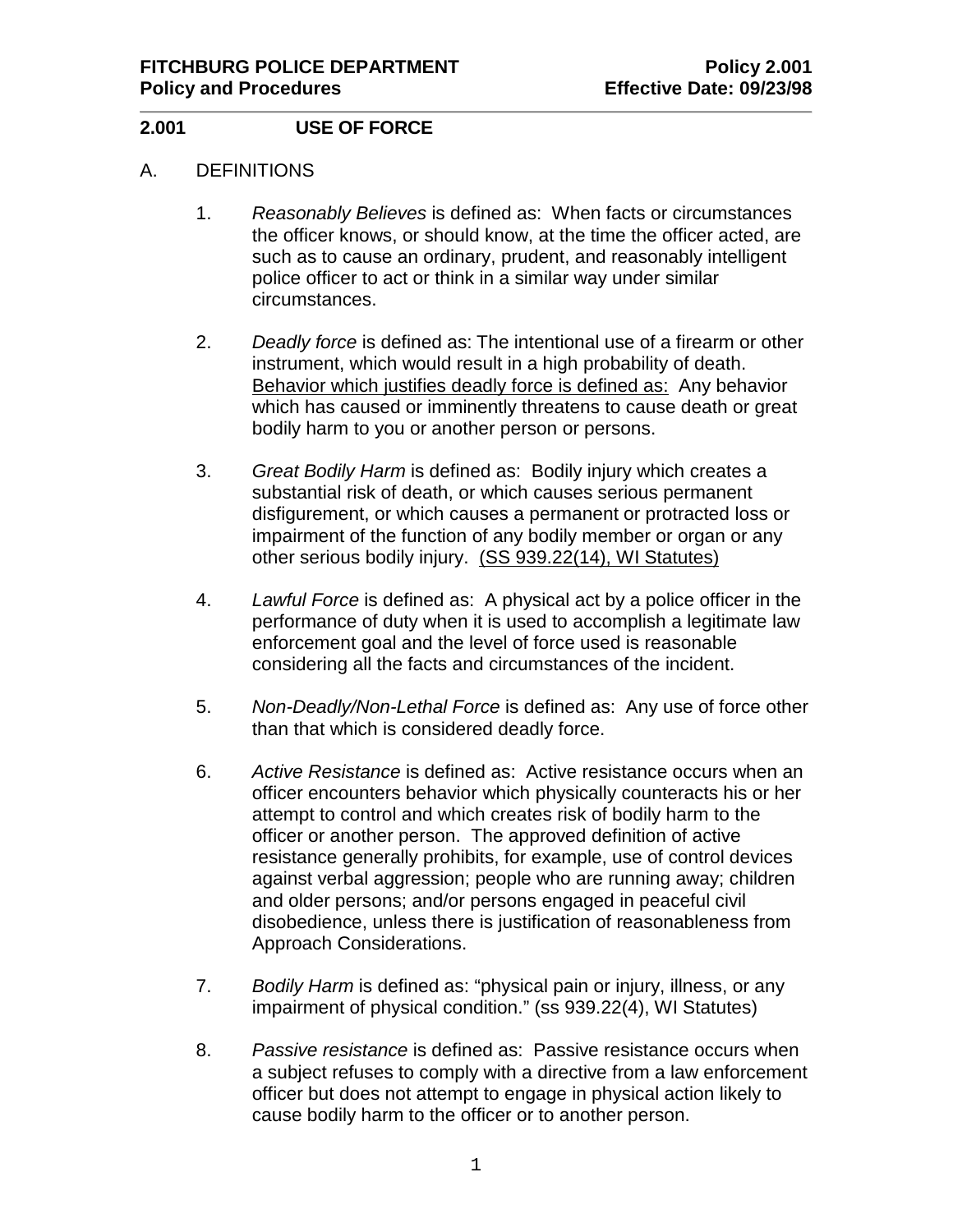- 9. *Physical Restraint* is defined as: Holding, restraining, pushing, pulling or other physical manipulation without the use of any weapon by one or more officers acting alone or in concert to control a person or to effect an arrest.
- 10. *Oleoresin Capsicum (Pepper Spray)* Oleoresin Capsicum (OC) is a powerful inflammatory agent that occurs naturally in cayenne peppers. OC has a low likelihood of causing injury, but a high potential for control. OC is biodegradable and all symptoms should disappear within 15 to 45 minutes with no after effects.
- 11. *Electronic Control Device (Taser)*

A Conducted Electrical Weapon is a conducted energy weapon that utilizes compressed nitrogen to deploy two small probes. These probes are connected to the weapon by high-voltage insulated wire. When the probes make contact with the target, it transmits powerful electrical pulses along the wires and into the body of the target. This produces involuntary contraction of skeletal muscle tissue, overriding the motor nervous system, blocking command & control of the human body, directly stimulating motor nerve and muscle tissue, causing incapacitation.

12. *Target-Specific Directed Fire*

Target-specific directed fire is an application of deadly force that may be appropriate in certain limited situations. It is purposeful, controlled, sustained fire directed at a perpetrator who has caused or imminently threatens to cause death or great bodily harm to you or others, but whom you may not be able to clearly observe. The purpose of target-specific directed fire is to stop the threat when no other reasonable course of action would allow officers to perform a rescue, escape from danger, or otherwise prevent death or great bodily harm.

# B. USE OF ONLY NECESSARY FORCE

- 1. Police officers shall exert no more force than is reasonably necessary in the discharge of their sworn duty. Officers shall exercise extreme care in the use of deadly force and that the use of deadly force is consistent with law and this Policy. Should any portion of the Use of Force Policy be less restrictive than State Statute, the State Statute shall have precedence. Should any portion of the Use of Force Policy be more restrictive than the State Statute, the State Statute shall have precedence.
- 2. When Necessary Force May Be Used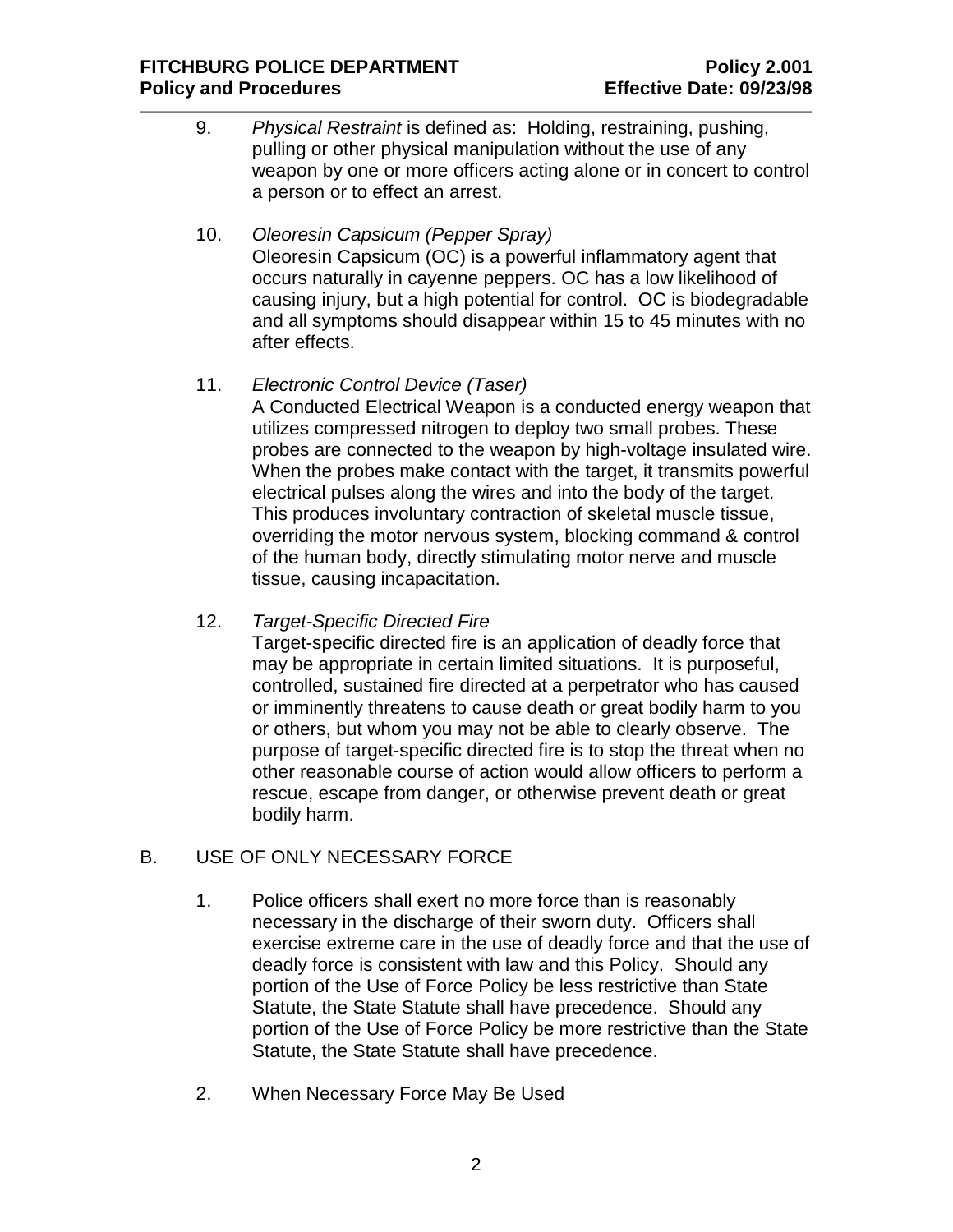| a.  |                                                    |     | Sworn officers of this agency are authorized to use<br>"Necessary Force" toward another person without their<br>consent when one or more of the following circumstances<br>exist or an officer REASONABLY BELIEVES they exist:                         |
|-----|----------------------------------------------------|-----|--------------------------------------------------------------------------------------------------------------------------------------------------------------------------------------------------------------------------------------------------------|
|     |                                                    | (1) | Detaining a person reasonably suspected of criminal<br>involvement.                                                                                                                                                                                    |
|     |                                                    | (2) | Effecting an arrest.                                                                                                                                                                                                                                   |
|     |                                                    | (3) | Overcoming resistance.                                                                                                                                                                                                                                 |
| (4) |                                                    |     | Preventing escape, or to retake following an escape.                                                                                                                                                                                                   |
|     |                                                    | (5) | Protecting oneself or another from physical harm.                                                                                                                                                                                                      |
|     |                                                    | (6) | Maintaining order.                                                                                                                                                                                                                                     |
|     |                                                    | (7) | Taking into protective custody a subject who poses<br>either a threat to him/herself or others.                                                                                                                                                        |
|     |                                                    | (8) | Enforcing an order of the court.                                                                                                                                                                                                                       |
|     |                                                    | (9) | In executing any other duty imposed by law.                                                                                                                                                                                                            |
| 3.  | Degree of Force That May Be Used<br>a.<br>factors: |     |                                                                                                                                                                                                                                                        |
|     |                                                    |     | Officers shall use only the degree of force they reasonably<br>believe is necessary to control the situation and/or perform<br>their duty. In determining the degree of force that is<br>reasonably necessary, an officer shall consider the following |
|     |                                                    | (1) | The existence of alternative methods of control.                                                                                                                                                                                                       |
|     |                                                    | (2) | Officer-subject factors, including physical size, relative<br>strength, age, and skill level of the subject.                                                                                                                                           |

- (3) The nature of the encounter.
- (4) The actions of the subject.
- (5) Subject's ability to escalate force rapidly, i.e., proximity to weapons.
- (6) Exigent conditions such as availability of backup, number of persons involved, etc.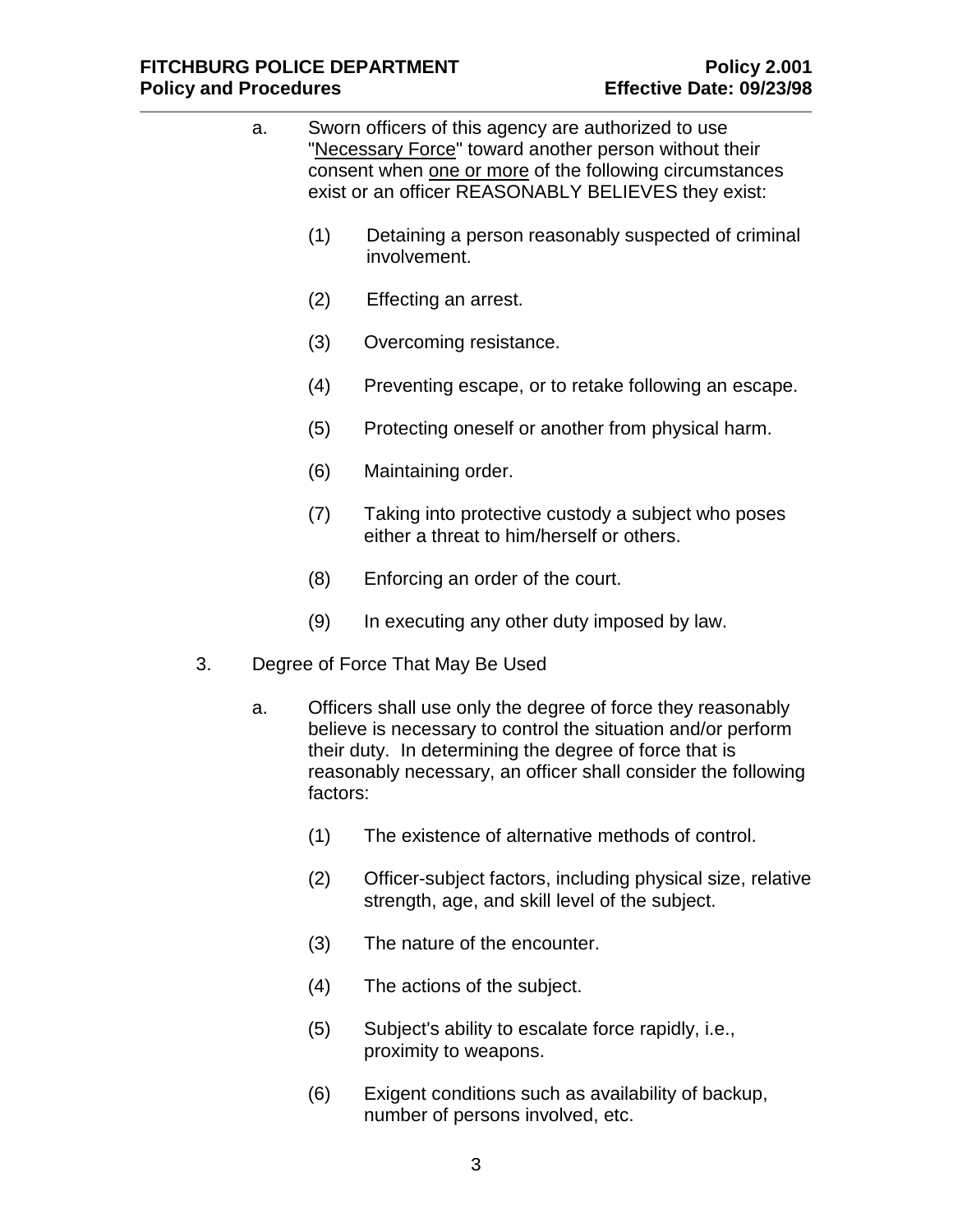- 4. Verbal Commands
	- a. Control of a person through verbal commands is a lesser degree of force and may be an alternative to the use of physical force and/or non-deadly weaponry.
	- b. It is recognized that this method alone is not always effective or appropriate in gaining compliance and it may become necessary to escalate the degree of force.
	- c. When it is determined that verbal commands alone are neither effective nor appropriate, an officer may escalate the degree of force based on the actions of the person they are attempting to control.
	- d. Whenever possible, an officer should continue to give verbal directions and commands while using higher levels of force.
- 5. Disturbance Resolution Model
	- a. This policy is based on the Defense and Arrest Tactics (DAAT) program of the State of Wisconsin as developed by the Training & Standards Board (Department of Justice – Bureau of Training & Standards).
	- b. The concept of escalating/de-escalating degrees of force is based on an officer's reaction to a specific action of the person they are attempting to control. Officers are not required to begin a confrontation at the verbal command level and escalate step-by-step until control is gained. Which mode an officer chooses in a given situation depends on the officer's tactical evaluation and threat assessment. The criteria, as articulated in the landmark case of Graham vs Connor, is whether the level and degree of force is objectively reasonable.
	- c.. Once a person has stopped resisting or attempting to escape, or is under control, the amount of force used should be reduced to the minimum necessary to maintain control of the subject.
	- d. Protective alternatives may also be used as control alternatives depending on the situation. Remember that intervention options are just that – options. Officers shall choose the appropriate option depending on the totality of circumstances.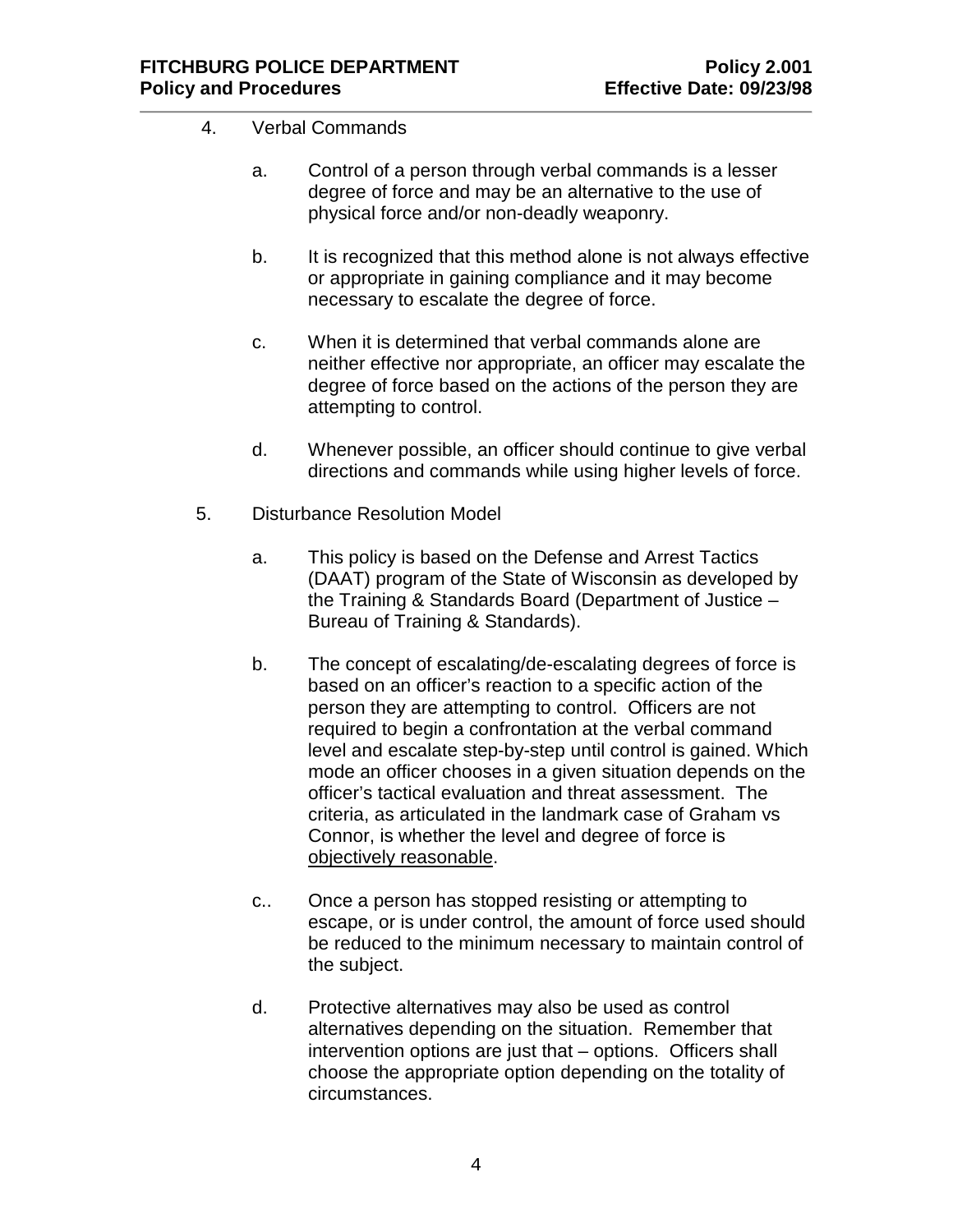# e. Disturbance Resolution

|--|

| A. Decision-making                                                            | Justification<br>Desirability                                                                                                     |
|-------------------------------------------------------------------------------|-----------------------------------------------------------------------------------------------------------------------------------|
| <b>B.</b> Tactical Deployment                                                 | Control of distance<br><b>Relative Positioning</b><br>Relative Positioning with Multiple Subjects<br><b>Team Tactics</b>          |
| C. Tactical Evaluation                                                        | Threat assessment opportunities<br>Officer/subject factors<br><b>Special Circumstances</b><br>Level/stage/degree of stabilization |
| 2. INTERVENTION OPTIONS                                                       | <b>PURPOSE</b>                                                                                                                    |
| A. Presence                                                                   | To present a visible display of authority                                                                                         |
| B. Dialog                                                                     | To verbally persuade                                                                                                              |
| C. Control Alternatives                                                       | To overcome passive resistance, active resistance,<br>or their threats.                                                           |
| D. Protective Alternatives                                                    | To overcome continued resistance, assaultive<br>behavior, or their threats                                                        |
| E. Deadly Force                                                               | To stop the threat                                                                                                                |
| 3. FOLLOW-THROUGH CONSIDERATIONS<br>A. Stabilize<br><b>B.</b> Monitor/Debrief | Application of restraints, if necessary                                                                                           |
| C. Search                                                                     | If appropriate                                                                                                                    |
| D. Escort                                                                     | If necessary                                                                                                                      |
| E. Transport                                                                  | If necessary                                                                                                                      |
| F. Turn-Over/Release                                                          | Removal of restraints, if necessary                                                                                               |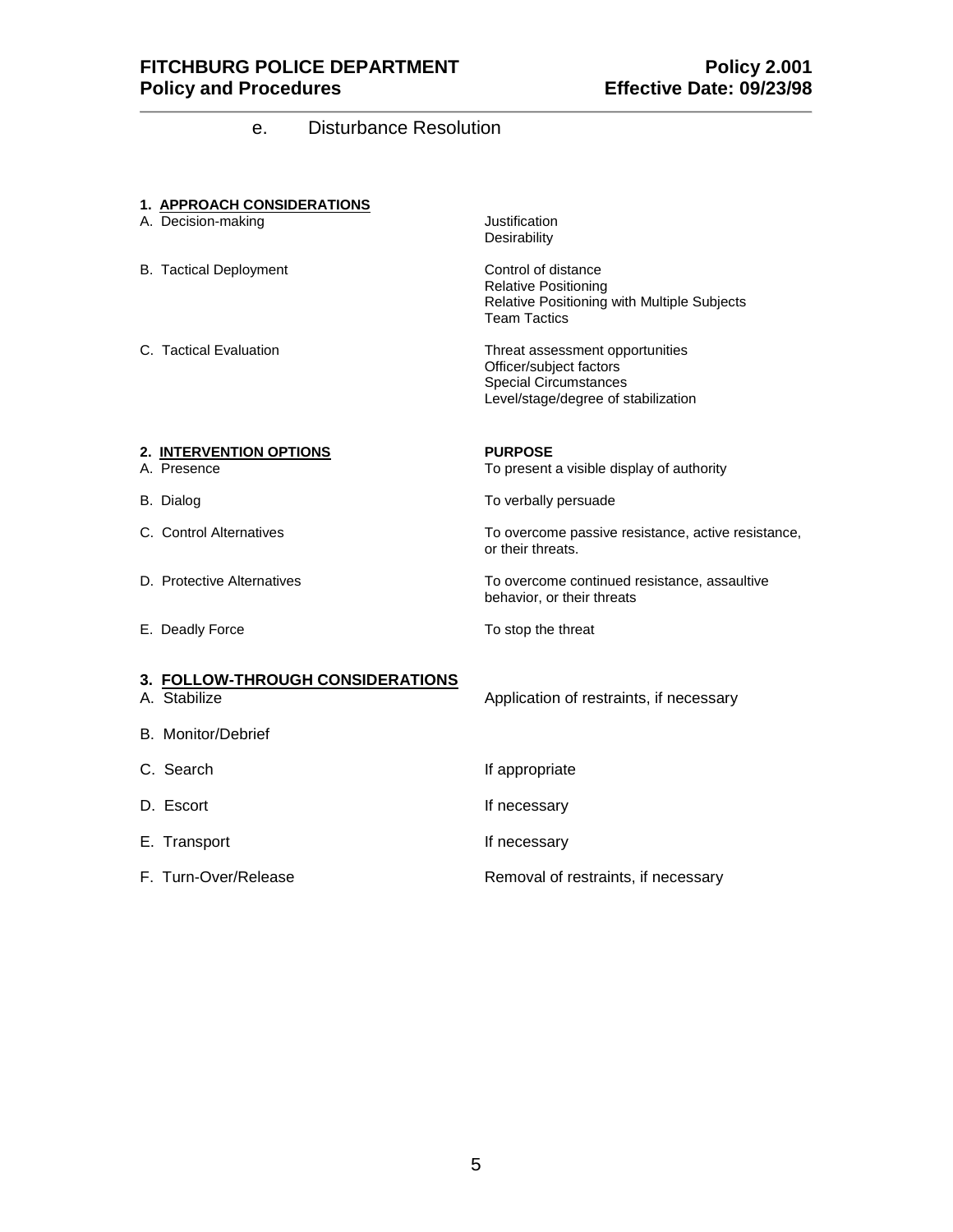- 6. Use of Restraining Devices
	- a. Officers should place handcuffs on any individual in custody when the officer reasonably believes the individual may become violent, attempt to escape, or pose a danger to self or others. It is strongly suggested that all persons who have aggressively resisted or attacked another person be placed in handcuffs.
	- b. When handcuffs prove to be insufficient in restraining an individual (e.g., kicking, attempting to flee, etc.) officers may employ the use of additional department-approved restraining device, i.e. flex cuffs.
	- c. In an emergency situation when a department-approved restraining device is not available, the department recognizes that alternative devices may have to be employed. In such situations, approved devices should be substituted as soon as reasonably practicable.
	- d. Individuals who are placed in a position of maximum restraint should be continuously monitored for breathing and circulation.
	- e. Hog-tying is prohibited.
		- (1) Hog-tying of subjects is prohibited. Hog-tying is defined as placing a subject in a prone position, with their arms and legs tied together behind them.
		- (2) Officers shall attempt to remove restrained subjects from a prone face down position as soon as safely practical.
		- (3) Subjects that have been handcuffed in this position shall be monitored for any medical or breathing difficulties. Immediate medical treatment or evaluation shall be obtained if signs or symptoms of breathing difficulty occur.
		- (4) Subjects shall not be transported in a prone face down position.
		- (5) Officers have a responsibility for all subjects in their custody. Officers shall monitor and offer or seek medical attention whenever it is questionable or deemed necessary.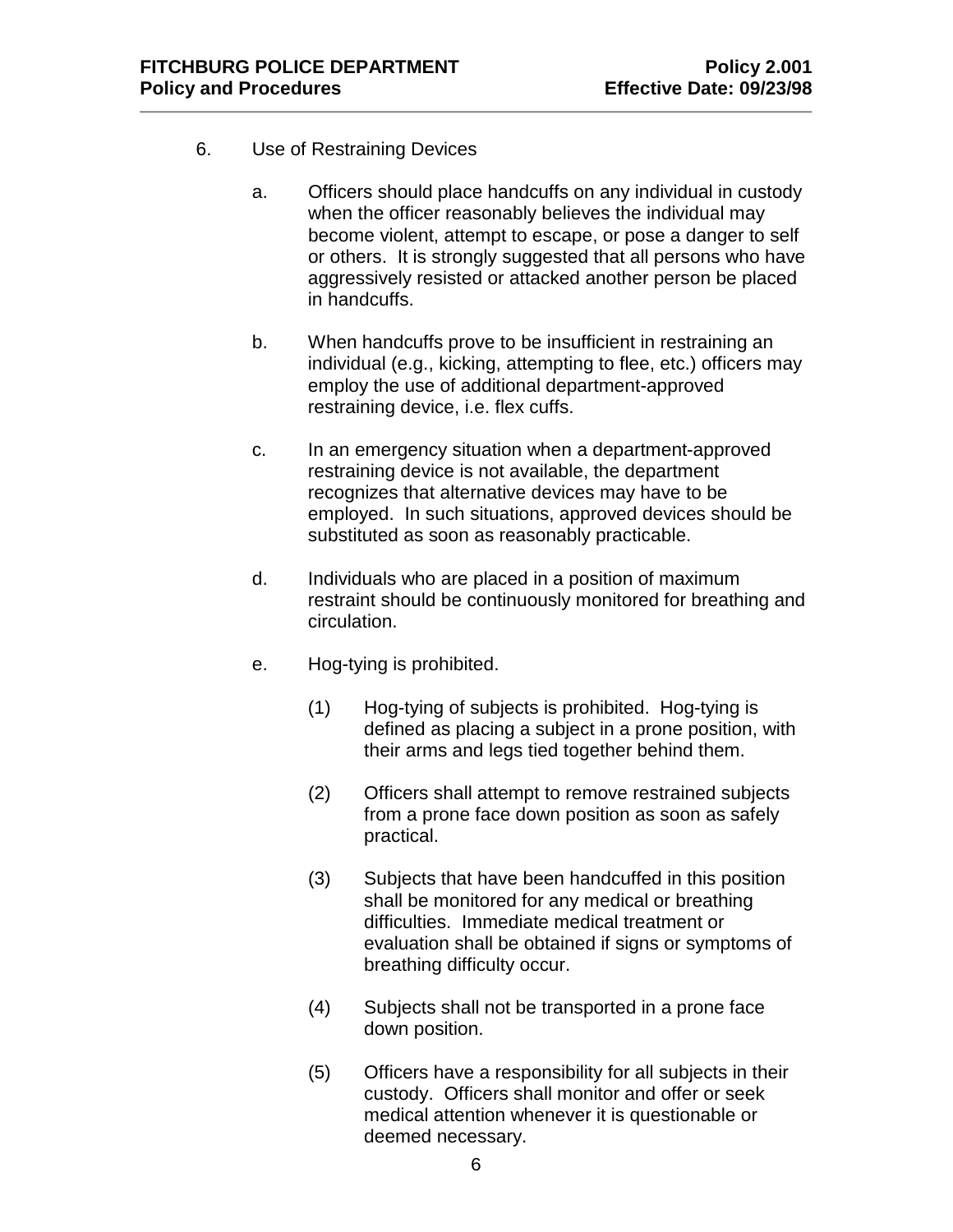- 7. Responsibility to Monitor Subject for Signs of Injury
	- a. Whenever physical force is used to control a subject, it is the officer's responsibility to monitor the subject for signs of injury. If an injury is such that it requires medical treatment, every effort will be made to provide such treatment. If the subject refuses medical treatment for his/her injury this fact shall be documented in the officer's report. Officers should use their training and other resources available to them to determine if the injury is treatable.
	- b. Officers must recognize the potentially life threatening phenomenon known as Excited Delirium. Excited Delirium is a medical condition that is usually brought on by stimulant drug abuse or non-compliance with psychiatric medications. Any person who is delirious requires prompt medical evaluation and treatment, and EMS shall be notified if these symptoms are recognized by the officer. The delirious person is likely to manifest acute behavioral disturbance. These individuals can appear normal until they are questioned, challenged or confronted. When confronted or frightened these individuals can become oppositional, defiant, angry, paranoid and aggressive. Further, confrontation, threats, and use of force will almost certainly result in further aggression and even violence. Attempting to restrain and control these individuals can be difficult because they frequently possess unusual strength, pain insensitivity and instinctive resistance to any use of force. The failure of officers to recognize this life-threatening condition may delay the urgent help that is needed to save the affected person.

# C. USE OF DEADLY FORCE

- 1. Sworn officers of this agency have the authority to discharge firearms or use other deadly force options in connection with the performance of official police duties under, and only under, the following circumstances:
	- a. To protect the officer or another person(s) from apparent death or great bodily harm.
	- b. After exhausting or ruling out all other reasonable means to effect the arrest or capture, or prevent the escape, of a person whom the officer knows or has reasonable grounds to believe has committed or attempted to commit a felony involving the use or threatened use of deadly force and the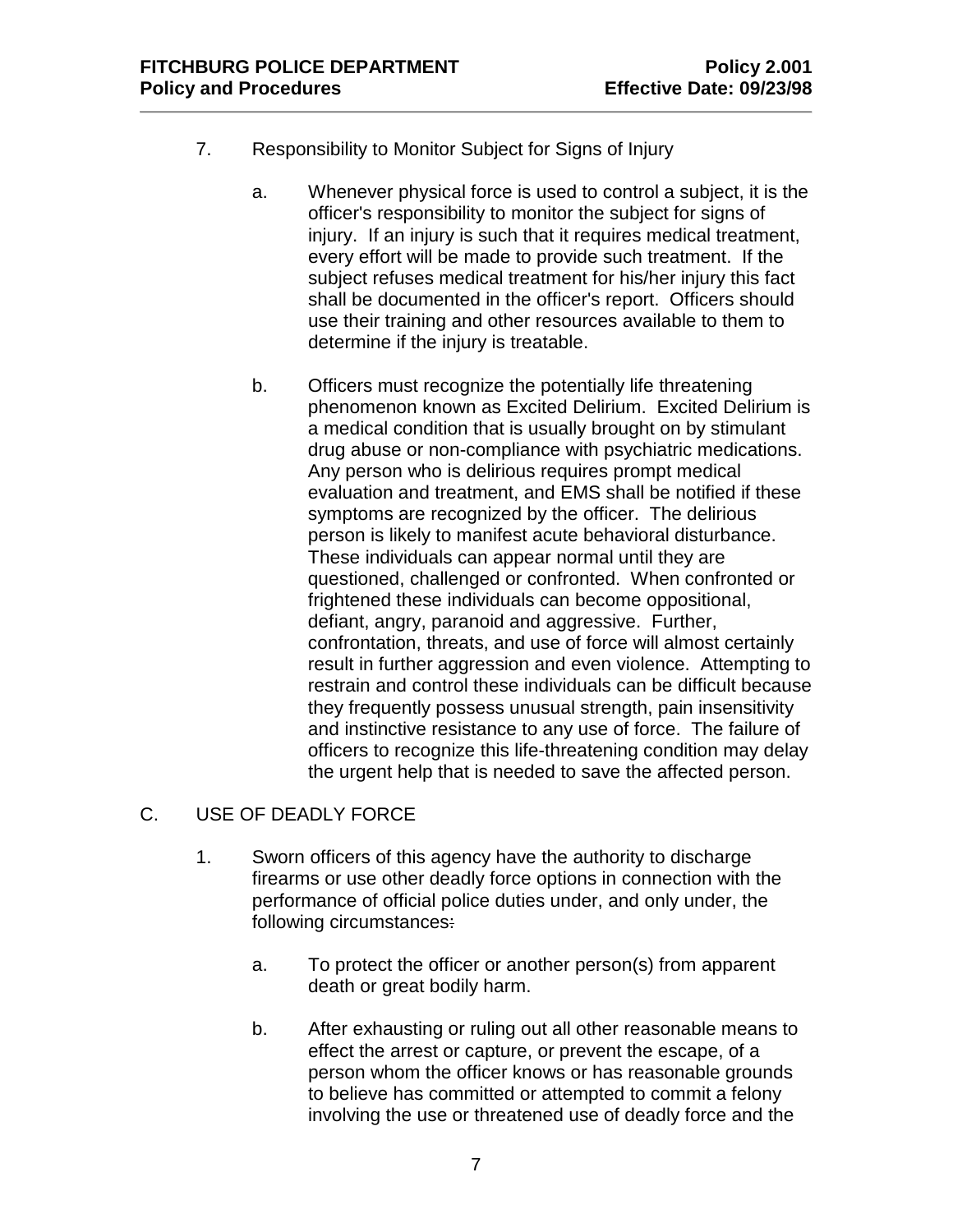officer reasonably believes that the person will cause death or great bodily harm if the person's apprehension is delayed.

- c. To destroy a dangerous animal or one so badly injured that humanity requires its relief from further suffering. The latter case requires, when practical, an owner authorization to destroy prior to use of a firearm to destroy a domesticated animal. Officers who destroy an injured animal must be especially sensitive to the presence of bystanders and witnesses that may be emotionally attached to the animal.
- d. Unnecessarily or prematurely drawing or exhibiting a firearm limits an officer's alternatives in controlling a situation, creates unnecessary anxiety on the part of citizens, and may result in an unwarranted or unintentional discharge of the firearm. An officer's decision to draw or exhibit a firearm should be based on the tactical situation and the officer's reasonable belief that there is a substantial risk that the situation may escalate to the point where deadly force may be justified. When an officer has determined that the use of deadly force is not necessary, the officer shall, as soon as practical, secure or holster the firearm.
- e. If chemical or electric weapons are employed (or threatened) against an officer, if reasonably possible, (s)he should attempt to protect their eye area, control breathing, disengage, and maintain weapon control. The fact that a subject is armed with or uses chemical or electric weapons does not in and of itself justify the use of deadly force. In determining the appropriate response, an officer shall consider the situational factors described in "Use of Only Necessary Force". It is recognized that an officer will likely be completely vulnerable if successfully attacked with these weapons and that deadly force may be necessary to protect the officer from death or great bodily harm.
- f. Before using deadly force, officers shall identify themselves and state their intent, where feasible. The use of deadly force shall not be threatened unless such force would be justified under this policy.
- 2. Deadly Force Against a "Fleeing Felon"
	- a. Use of deadly force against a fleeing felon will be limited to the force allowed, as stated in standard "Use of Deadly Force".
- 3. Instruction of Personnel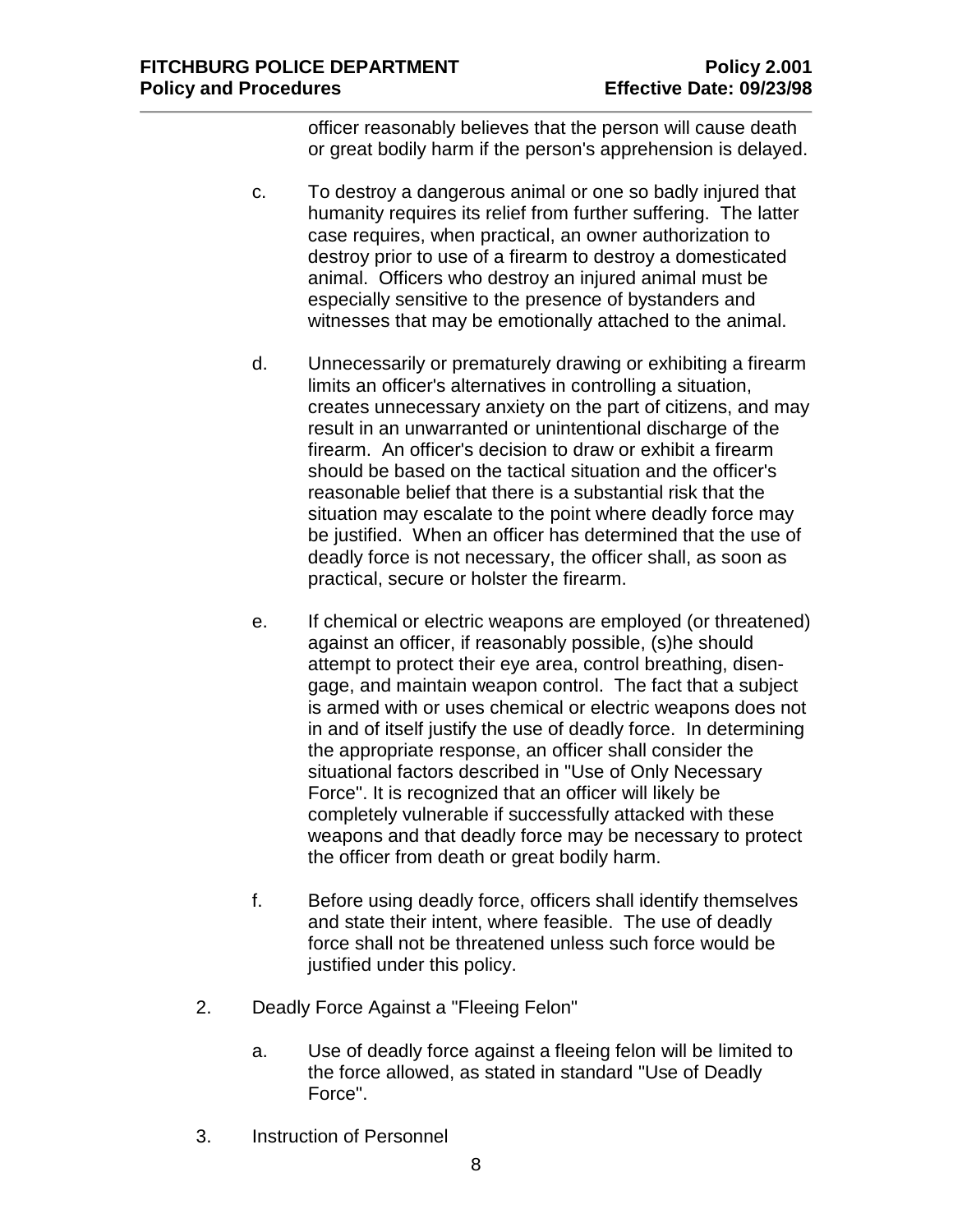a. All sworn personnel will receive instruction in the policies before being authorized to carry a firearm.

## D. UNAUTHORIZED DISCHARGE OF FIREARMS

- 1. Warning shots.
- 2. At unseen subjects, (for example, through a door or into a building) unless such subjects are in close proximity to the officer and are firing at an officer or if Target-Specific Directed Fire is justifiable.
- 3. Under any circumstances not authorized by this policy.
- E. CARRYING OF OLEORESIN CAPSICUM WHILE OFF DUTY
	- 1. The carrying of Oleoresin Capsicum while off duty is limited to the circumstances and conditions stated in this policy.
- F. USE OF NON-LETHAL WEAPONS BY AGENCY PERSONNEL
	- 1. "Strangle holds" and other similar holds, which choke or restrict the ability to breathe, are prohibited, except when the officer reasonably believes there exists a threat of great bodily harm or death for the officer or a third person if the officer does not deploy such tactic.
	- 2. The use by an officer of an impact weapon to strike a blow above the shoulders except when the officer reasonably believes there exists a threat of apparent death or great bodily harm. This section is not intended to apply to an accidental strike to the head due to resistance. An impact weapon is any item used to gain control of a subject by striking.
	- 3. The carrying or use of "filled" batons, numchucks, brass knuckles, saps, and sap gloves is STRICTLY PROHIBITED.
	- 4. Department-approved batons are the only authorized impact weapons. Other devices, flashlights, radios, firearms, etc., are not recommended to be used as impact weapons; however, the department recognizes that emergency self-defense situations involving other objects and instruments may occur.
	- 5. Officers will not carry or use a baton without first being instructed in its proper use.
- G. OLEORESIN CAPSICUM (PEPPER SPRAY)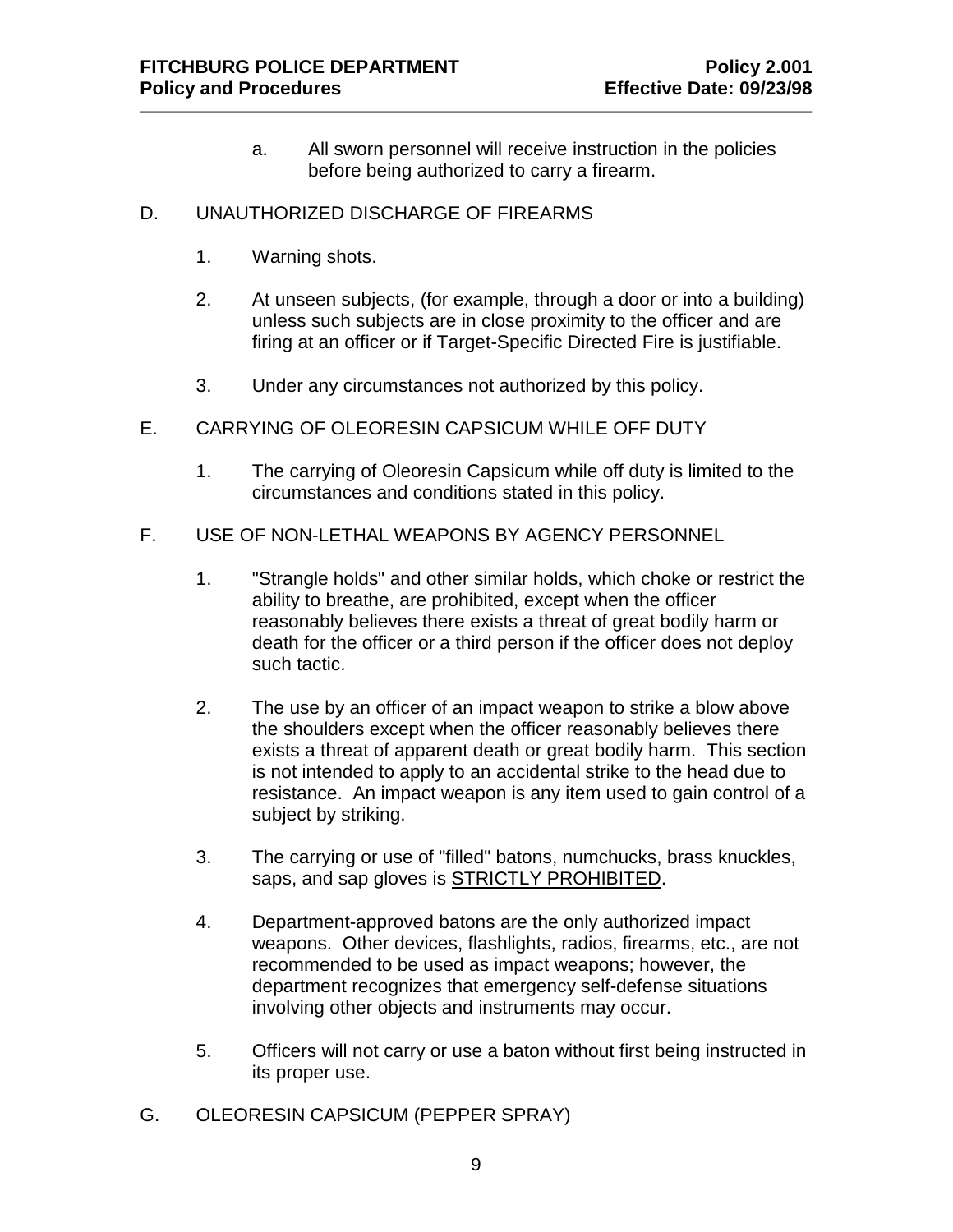- 1. Officers who have been trained in and certified for use of OC by a certified Wisconsin DOJ D.A.A.T. instructor may carry and use department-issued and approved OC. All authorized officers in a uniformed patrol capacity are required to carry department-issued OC on their duty belt. Officers in non-uniform assignments are required to have OC promptly accessible, if not on their person. Sworn administrative personnel may carry OC on an as needed basis. Before using OC, officers should identify themselves, and state their intent to use OC, where feasible.
- 2. Officers are permitted to use OC when necessary to overcome active resistance or its threat. Mere passive resistance or verbal arguments against being arrested do not justify the use of OC without words and actions showing intent to physically resist or to harm the officer. OC may be used on animals only if they demonstrate a threat to the officer or other persons.
- 3. When OC is used on a person or animal (on-duty or off-duty), the user will notify an on-duty supervisor and will complete an incident report and Use of Force Tactics form detailing the circumstances of the incident.
- 4. Officers shall exercise sound judgment when using OC and shall consider the potential for cross-contamination to the user, other officers and bystanders.
- 5. Absent extraordinary circumstances, officers should not utilize OC if it appears children less than two years of age are in the area that would be contaminated.
- 6. OC shall not be utilized by departmental personnel once the individual is subdued and under control.
- 7. Blood should be the primary test for persons arrested for an alcohol-related driving offense, if they have been sprayed with OC.
- 8. Decontamination procedures: Departmental personnel who use OC on a person shall ensure the person is decontaminated as soon as practical after the person has been subdued. At a minimum, officers shall:
	- a. Expose the person to fresh air and flush exposed areas with large amounts of cold water as soon as practical.
	- b. Inform the person that clothing should be washed thoroughly and soft contact lenses may have to be discarded.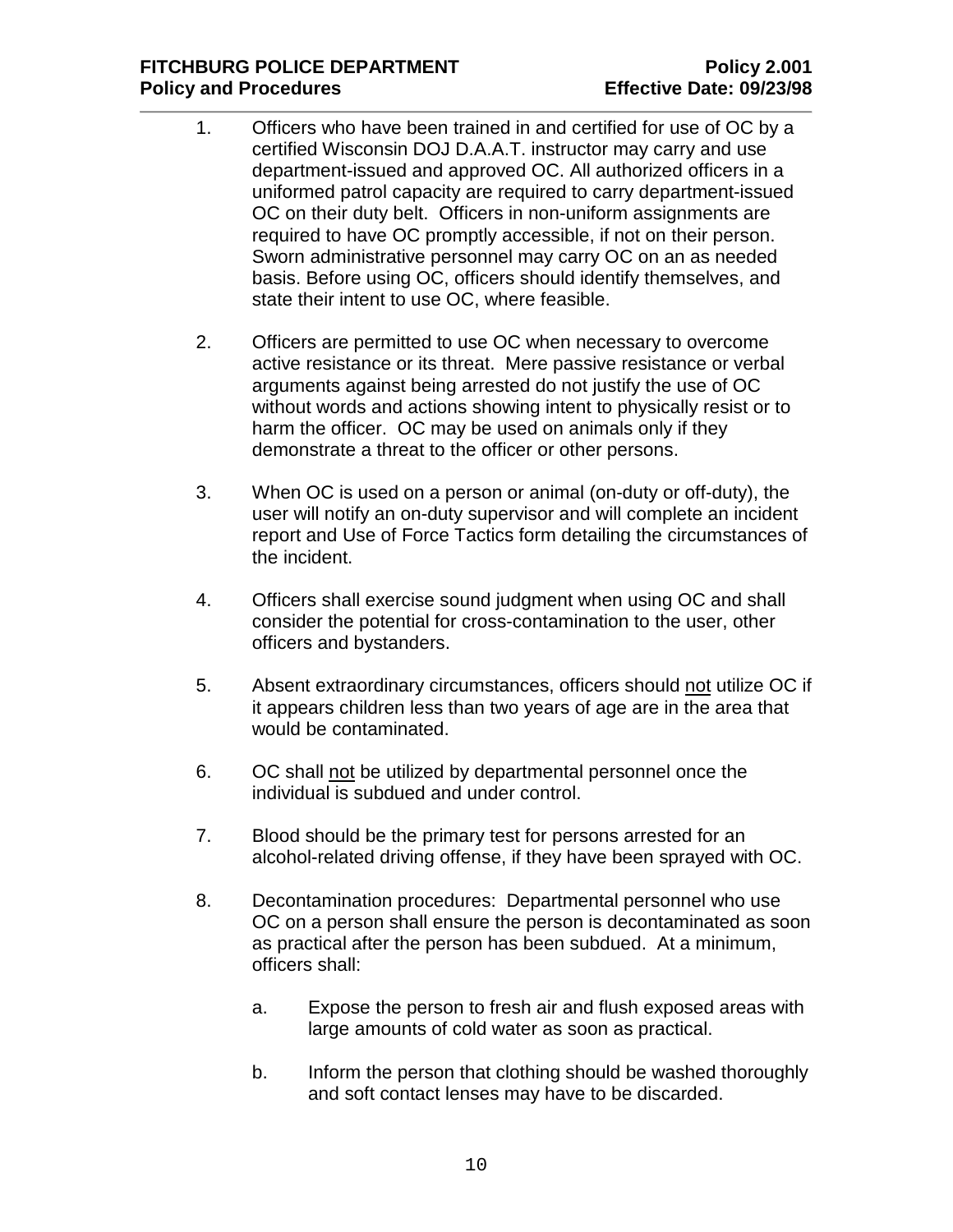- c. Inform the subject additional relief may be gained by showering and washing affected areas with soap and water. Do not apply salves, creams, or lotions.
- d. Monitor the subject for 45 minutes after application and, if incarcerated, notify confinement personnel of the use of OC. Transport to a medical facility shall be arranged if there is no recovery within 45 minutes, an adverse reaction occurs, there are contact lens related complications, or if requested by the subject.
- e. Ventilate any enclosed areas where OC was used for at least 45 minutes.
- f. If circumstances permit, and it can be done without endangering departmental personnel, reasonable efforts to decontaminate animals should be made or the information conveyed to the animal's owner.
- 9. Carrying of OC
	- a. Off-duty officers may, at their discretion, carry OC. Off-duty officers carrying OC by virtue of their status as police officers shall possess department-issued police credentials and, if practical, identify themselves as police officers before taking any police action. Off-duty officers acting under color of law will comply with department policies.
	- b. An off-duty officer will not consume or be under the influence of alcoholic beverages or any other drug when carrying department-issued OC.

# H. SPECIALTY IMPACT MUNITIONS (SIM)

- 1. SIM provides officers with an additional use of force option, increasing the possibility of a positive outcome (usually subject/suspect control) while decreasing the potential of death or serious injury. The use of SIM is a protective alternative within the intervention options and not a substitute for deadly force.
- 2. Training
	- a. SIM may only be utilized by officers who have successfully completed training in their use. Deployment of SIM will be in accordance with departmental training and policy.
	- b. If an officer fails to qualify with SIM they will not be authorized to deploy SIM.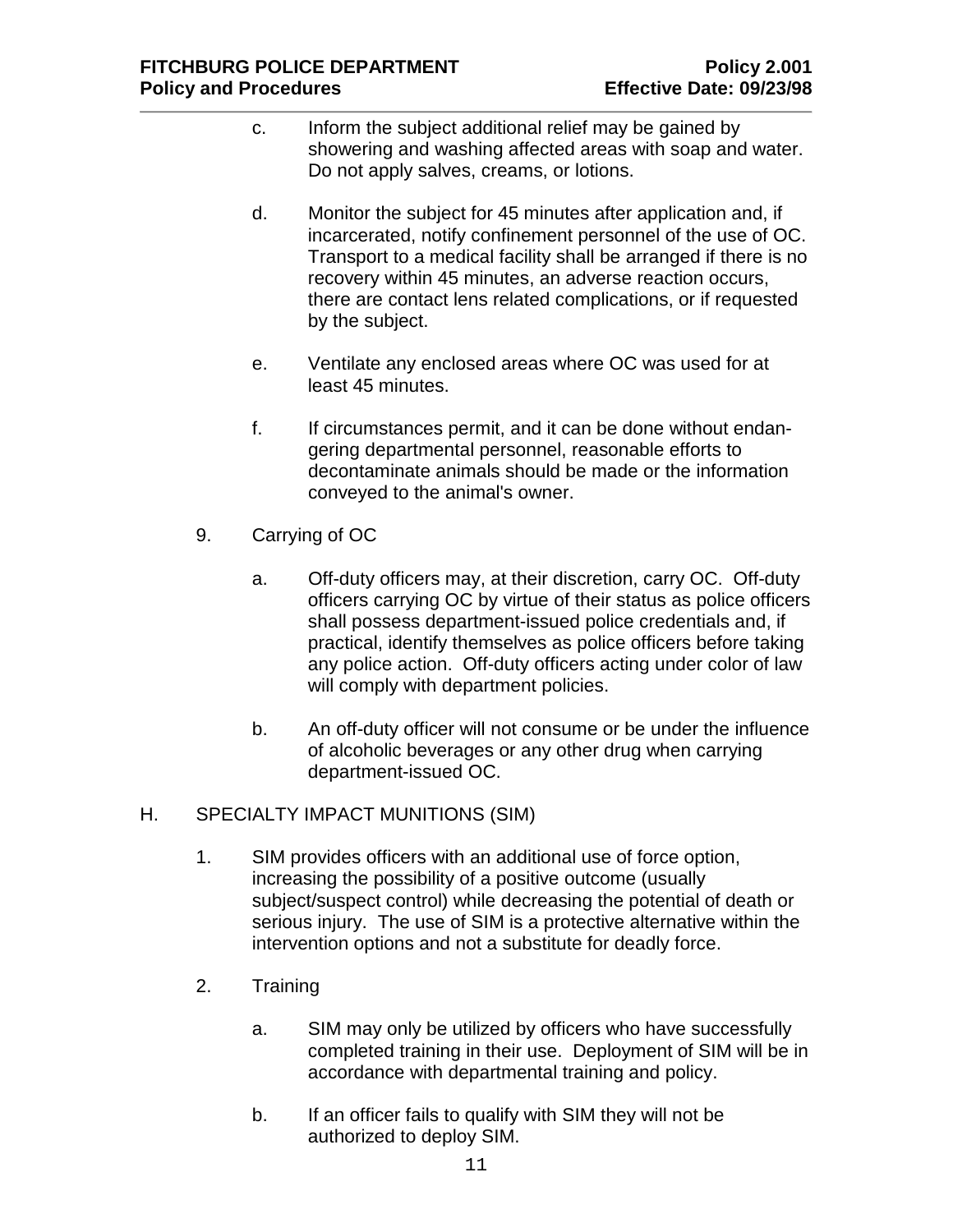- c. Officers will be trained and qualify on an annual basis for SIM.
- 3. Deployment
	- a. SIM is not a substitute for deadly force. An officer may not deploy SIM unless another officer at the scene has the immediate ability to deliver deadly force. Officers armed with SIM must continuously monitor and evaluate the ability of other officers present to deliver deadly force.
	- b. The deploying officer must ensure the breakable seal for the munitions was intact prior to loading the weapon.
	- c. The deploying officer must ensure the weapon is loaded with less lethal impact rounds.
	- d. The SIM system should be deployed from a position of cover and concealment, if at all possible.
	- e. Like any use of force, deployment of SIM must be evaluated using the criteria in this policy and the State of Wisconsin Disturbance Resolution Model. Deployment of SIM at nonvital areas is considered non-deadly force, but is considered to fall just above baton strikes (at the upper range of the "intermediate weapon" mode) on the Disturbance Resolution Model. Deployment of SIM to the head, face, groin, or neck is considered deadly force.
	- f. Prior to deployment, an apprehension plan should be coordinated and communicated to all on-scene officers, if practical.
	- g. After deployment, officers should re-evaluate the threat and take appropriate steps to stabilize and control the suspect and the scene.
	- h. Absent an imminent threat of harm to officers or citizens, SIM will not be used in crowd managementl situations. SIM will not be used to move or disperse crowds.
	- i. SIM may be deployed in other jurisdictions pursuant to a mutual aid request. If the subject is taken into custody by another agency, officers from that agency shall be notified of the need for medical evaluation.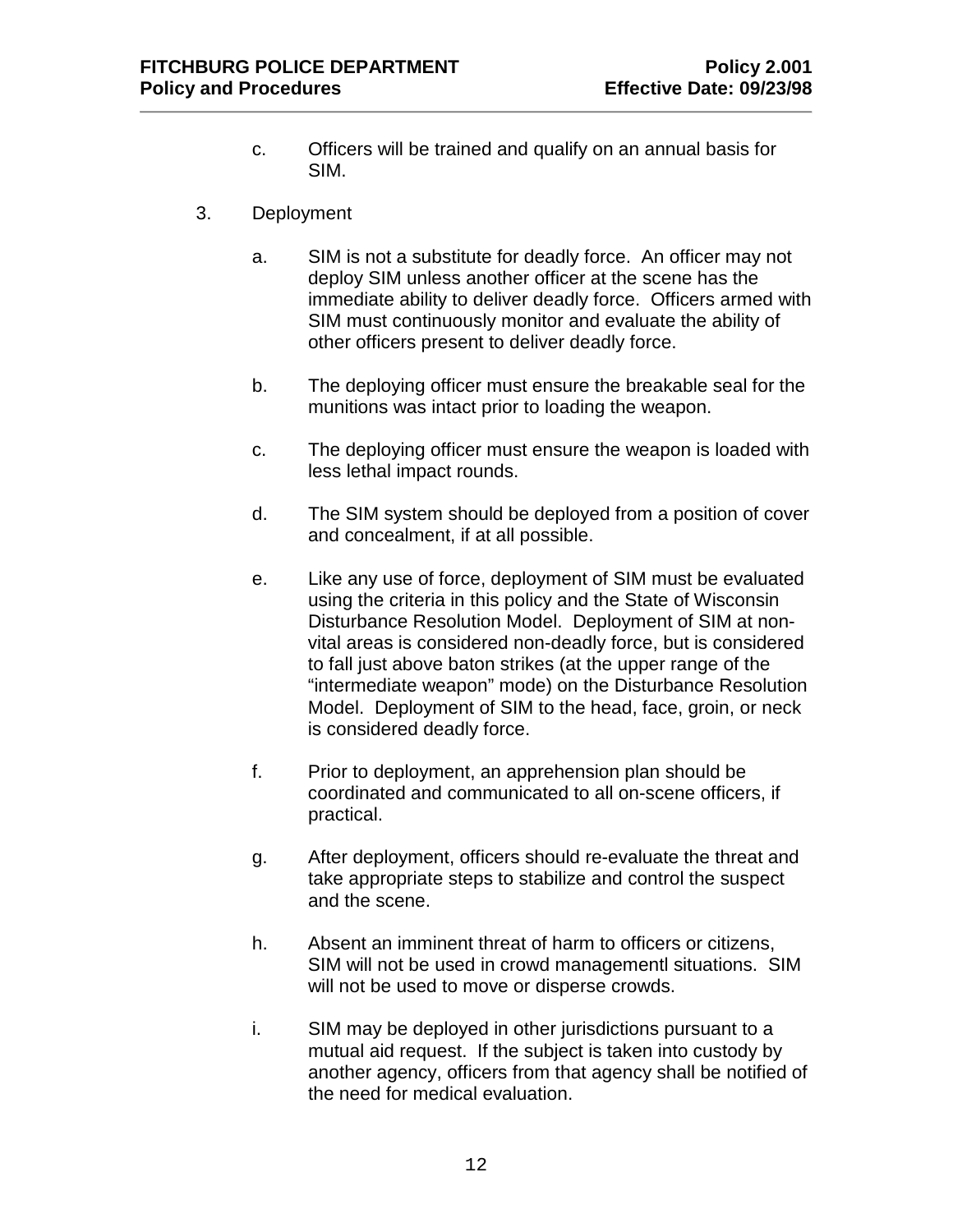- j. If a supervisor is not on duty, the on-call supervisor shall be notified as soon as practical of the deployment of SIM.
- 4. Follow Through Considerations
	- a. All people struck with SIM shall be taken to an emergency room for medical clearance.
	- b. Photographs shall be taken of impact sites and any other related injuries.
	- c. Once the scene has been secured, fired munitions are to be recovered and secured as evidence.
	- d. Deployment of SIM is not considered an "officer-involved shooting" unless death or great bodily harm results.
	- e. The SIM sock sleeve shall be preserved and inspected by a supervisor.
- 5. Reporting Requirements
	- a. Whenever SIM is deployed, even if only as a show of force, an incident report and Use of Tactics form shall be completed and forwarded in accordance with current department protocols.

## I. ELECTRONIC CONTROL DEVICE (TASER)

- 1. An approved ECD device shall be carried by sworn personnel assigned to patrol and may only be utilized by officers that have successfully completed training in its use. Deployment and use of the ECD will be in accordance with departmental training and procedure.
- 2. The ECD is not a substitute for deadly force in cases where a subject is believed to be armed with a firearm. Officers may not arm him or herself with an ECD against a person with a firearm unless another officer at the scene has the immediate ability to deliver deadly force. Officers armed with a ECD should continuously monitor and evaluate the ability of other officers present to deliver deadly force.
- 3. In situations where the subject is not believed to be armed with a firearm, it is not required that another officer at the scene have the immediate ability to deliver deadly force. An officer may arm himself or herself with a ECD in these situations, however, they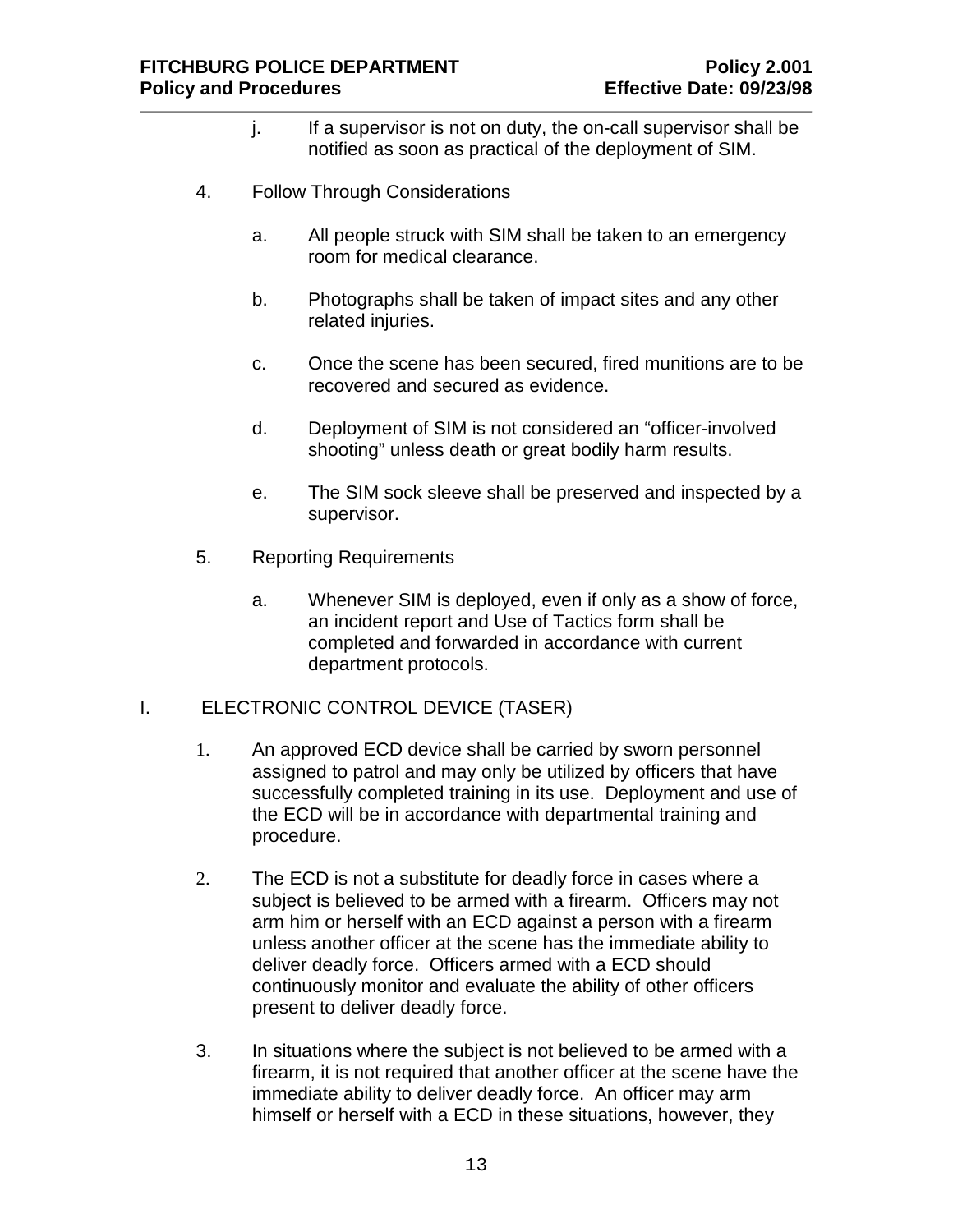should continuously monitor and evaluate the situation to determine if ECD use is appropriate.

- 4. The ECD shall be carried on the officer's weak side in a department-approved holster.
- 5. An officer may only display, present, or threaten to deploy the ECD if the officer reasonably believes the potential for its authorized use exists.
- 6. Deployment of the ECD will be evaluated using the criteria in this policy and within the framework of the State of Wisconsin Disturbance Resolution Model. The ECD may only be used under the following circumstances.
	- a. To overcome violent or assaultive behavior or its threat.
	- b. To overcome active resistance or its threat.
	- c. To control persons in order to prevent them from harming themselves or others.
- 7. Use of an ECD under the following circumstances is prohibited, unless exigent circumstances are present.
	- a. Against handcuffed subjects.
	- b. Against subjects fleeing on foot.
	- c. Against subjects operating a motor vehicle.
- 8. The ECD will not be used under the following circumstances:
	- a. For coercion or intimidation.
	- b. To escort or prod subjects.
	- c. To awaken unconscious or intoxicated subjects.
	- d. From a moving vehicle.
	- e. Against subjects who are offering only passive resistance without posing an articulable threat to officers or others.
- 9. ECD probes may not be intentionally fired at the face, head, neck, or groin, unless the use of deadly force would be justified.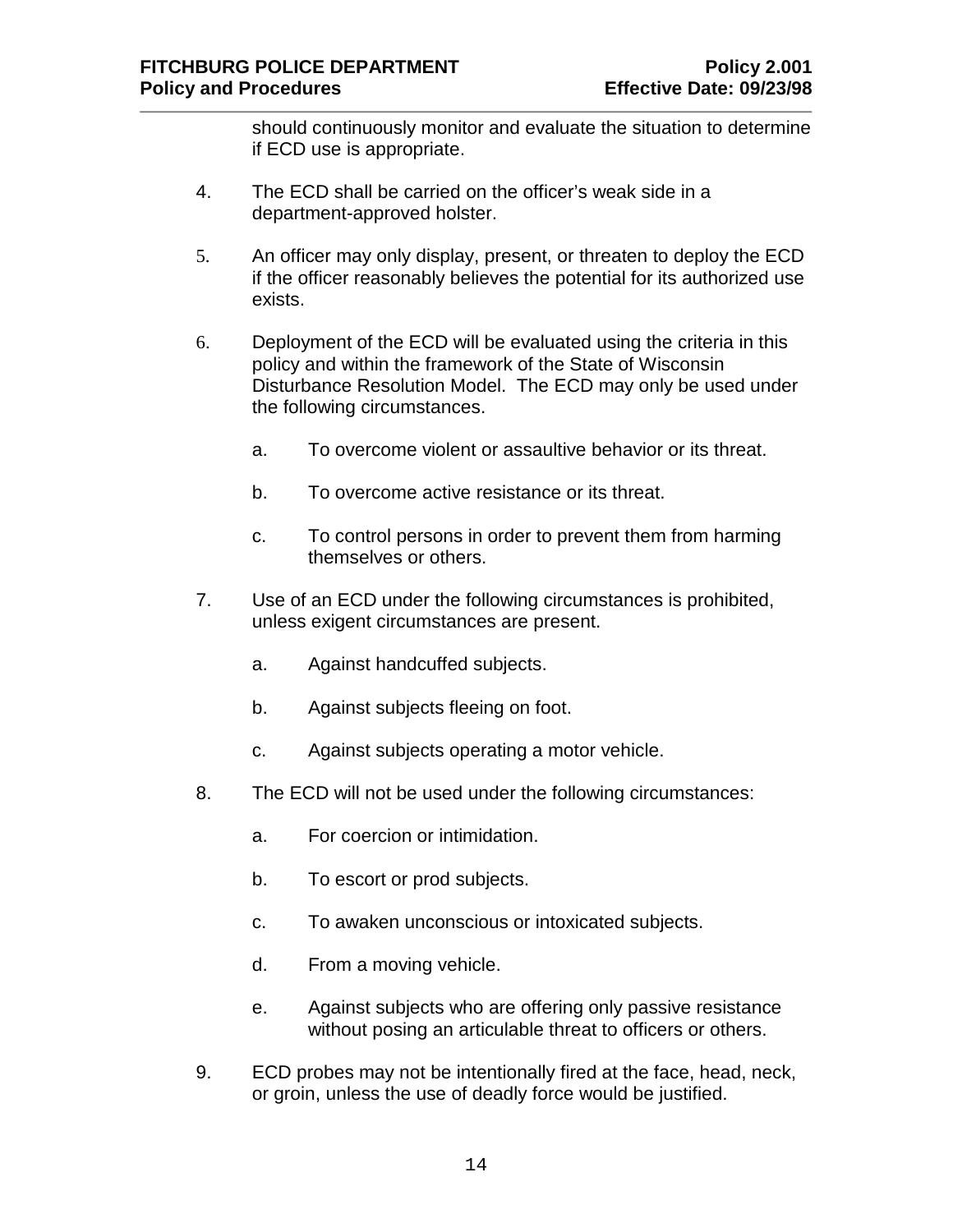- 10. Officers shall evaluate all subjects against whom the ECD has been deployed as soon as practical after the person is under control, and should provide emergency medical treatment when:
	- a. Requested.
	- b. An adverse reaction to the ECD occurs.
	- c. The subject is subjected to two (2) ECD deployments simultaneously.
	- d. The subject received five (5), five (5) second cycles from the ECD or one (1) cycle of twenty-five (25) seconds or more.
	- e. If the ECD probes have penetrated the skin in a sensitive area (head, neck, groin, and breasts of a female) the subjects will be conveyed to an emergency room for removal. If the probes are embedded in non-sensitive areas, a trained officer may remove them.
- 11. After the probes have been removed, they shall be handled as a bio-hazard and packaged according to trained procedures by placing them within the spent cartridge. The cartridge shall be put in a bio-hazard bag and placed into the evidence property system. Photographs shall be taken of the impact sites and any other related injuries.
- 12. When an ECD is deployed on a person or animal, the officers(s) shall notify a supervisor as soon as practical.
- 13. When an officer displays or deploys an ECD, the officer(s) shall complete an incident report detailing the circumstances of the incident. The officers(s) shall also complete a Use of Tactics form. The officer(s) completing the Use of Tactics form shall list the identifying number of the ECD deployed. The on-duty supervisor shall download the internal data recorded by the ECD and attach the data to the report as soon as practical. The supervisor shall also download the ECD video/audio as soon as practical and make a DVD copy. This copy shall be placed into evidence.
- 14. All trigger activations, other than spark tests and authorized training, shall be reported to the shift supervisor as soon as practical, but no later than the end of the shift the activation occurred on.
- 15. Each ECD unit shall be set for laser activation and the battery pack/camera shall only be removed by a supervisor.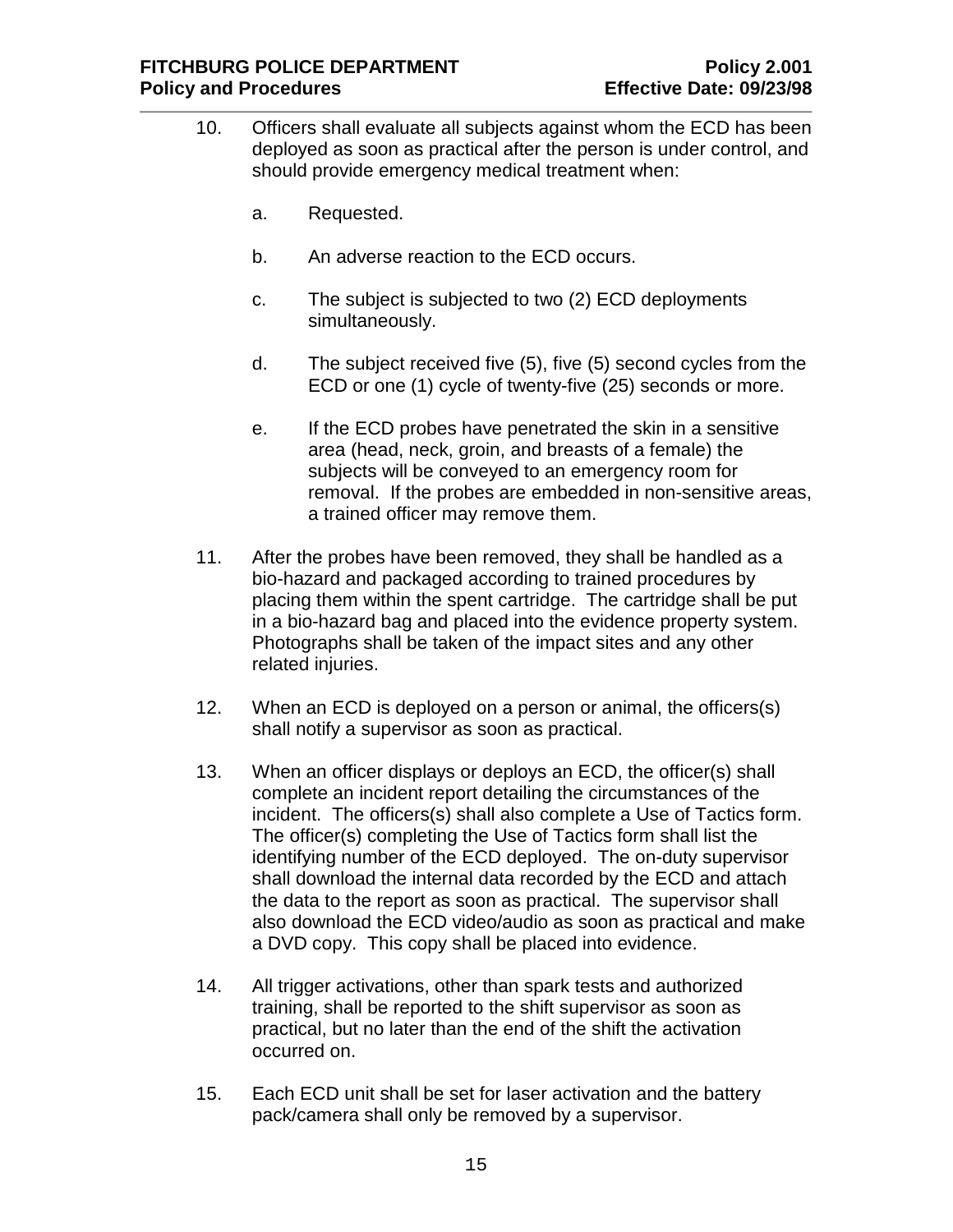- 16. ECD's will be charged by trained personnel only.
- 17. The ECDs and cartridges will be kept in a storage room within the Briefing Room.
	- a. Trained personnel shall obtain an ECD. At the start of their shift, or as soon as practical, a spark test shall be done according to ECD training. After spark testing, one cartridge will be attached to the ECD. The officer shall also take one (1) extra cartridge. The officer shall complete the ECD Check-Out Log Sheet indicating the results of the spark test. If an officer is assigned to a call before (s)he is able to checkout an ECD, the officer shall return as soon as practical after the assignment and complete the checkout procedure.

## J. REPORTING USE OF FORCE

- 1. It is the responsibility of any officer who uses physical force, or any of the following enumerated weapons, items or devices to complete an original or supplementary report on the incident involved and to specifically note the circumstances necessitating and manner of such use:
	- a. Firearms (e.g., striking with or as show of force)
	- b. Less lethal impact munitions (striking with or as show of force)
	- c. Baton (e.g., the striking, blocking or pushing of any person)
	- d. OC Spray
	- e. Conducted Electrical Weapon
	- f. Handcuffs or other restraining devices
	- g. Physical force (e.g., striking, punching, pushing or restraining any person)
- 2. Any officers on the scene of a Use of Tactics incident as described in Section J1 shall complete an original or supplemental report.
- 3. In addition to the above, each officer who uses force listed in the Intervention Options as "Compliance Hold (come-along)" or greater shall report to the on-duty Shift Supervisor as soon as circumstances permit, while still on scene of the incident. In the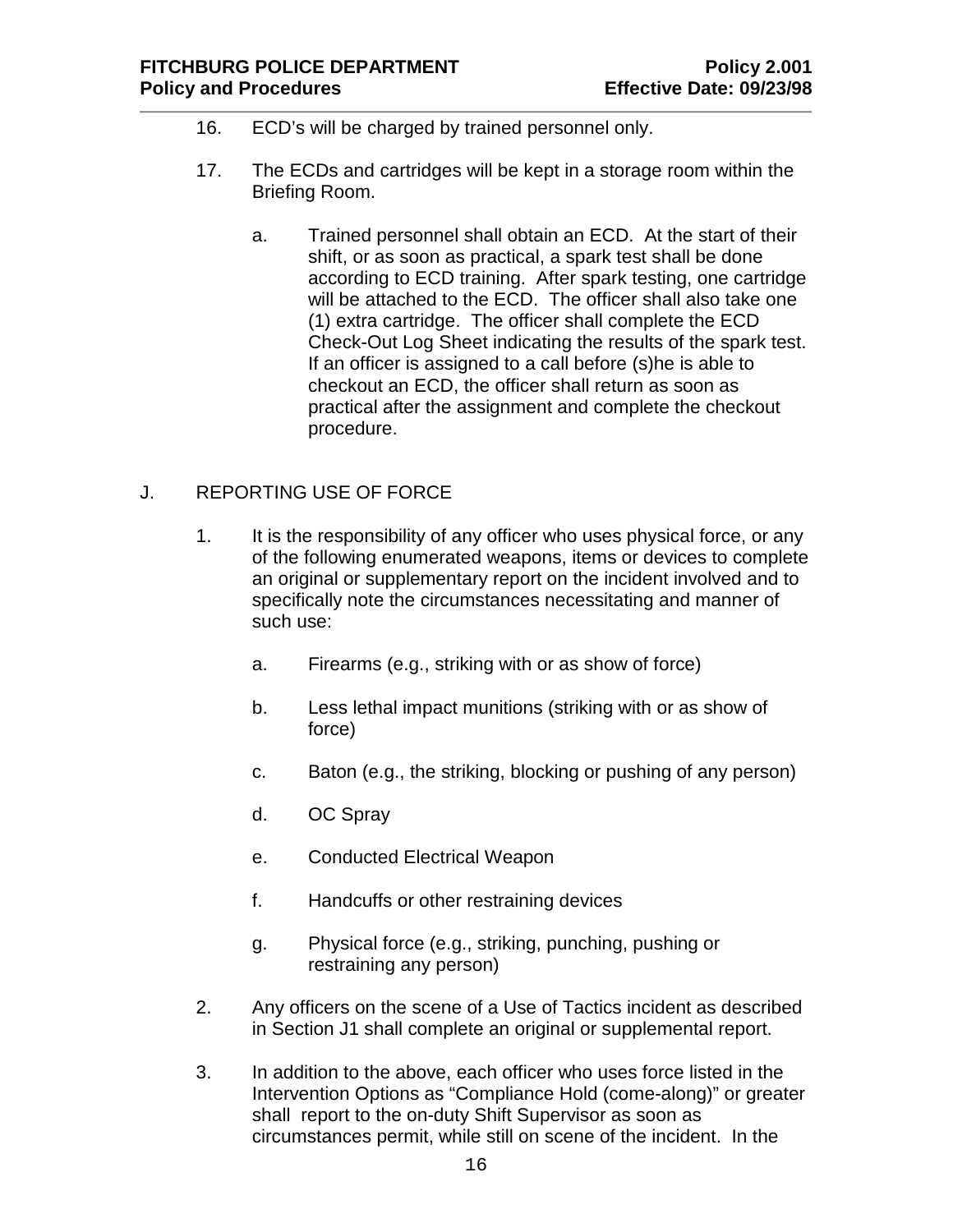.

event a supervisor is not on-duty, the on-call supervisor shall be notified if: OC is used, an ECD is deployed, an active countermeasure or above is used, or if there are any injuries, as a result of the force, requiring medical attention. He/She shall complete a Use of Tactics form as soon as practical thereafter.

- a. The purpose of filling out the Use of Tactics form and incident report is for the immediate documentation of the force used. The reports will also be used to assist in evaluating the incident, policy, training, and equipment. The mere existence of one or more justifiable Use of Tactics forms cannot be used in an officer's performance evaluation. Furthermore, since the report merely records a historical event, the mere existence of one or more justifiable Use of Tactics forms cannot be the basis for discipline. Force, which is justified, is permissible, regardless of the number of usages.
- b. It is the procedure of this department that every time an officer or CSE removes his/her handgun from the holster or removes the rifle from a squad car while on a call, the officer or CSE will complete a Use of Tactics form and complete a report, regardless if the weapon was pointed at another person.
- 4. Off-duty officers who, under color of law, are involved in a use of force situation are subject to the same reporting requirements and procedures as on-duty officers.
- 5. Supervisory Requirements of Use of Tactics Incidents:
	- a. A supervisor should respond to the scene of a Use of Tactics incident when the level of force is at or higher than a compression hold (come-along). If a supervisor is unable to respond, the supervisor shall provide justification for not responding.
	- b. A supervisor shall ensure all witnesses have been interviewed
	- c. A supervisor shall be advised of any injuries to officers and/or suspects.
	- d. A supervisor shall ensure all video/audio evidence is collected prior to the end of the shift, or as soon as possible by the on-coming supervisor.